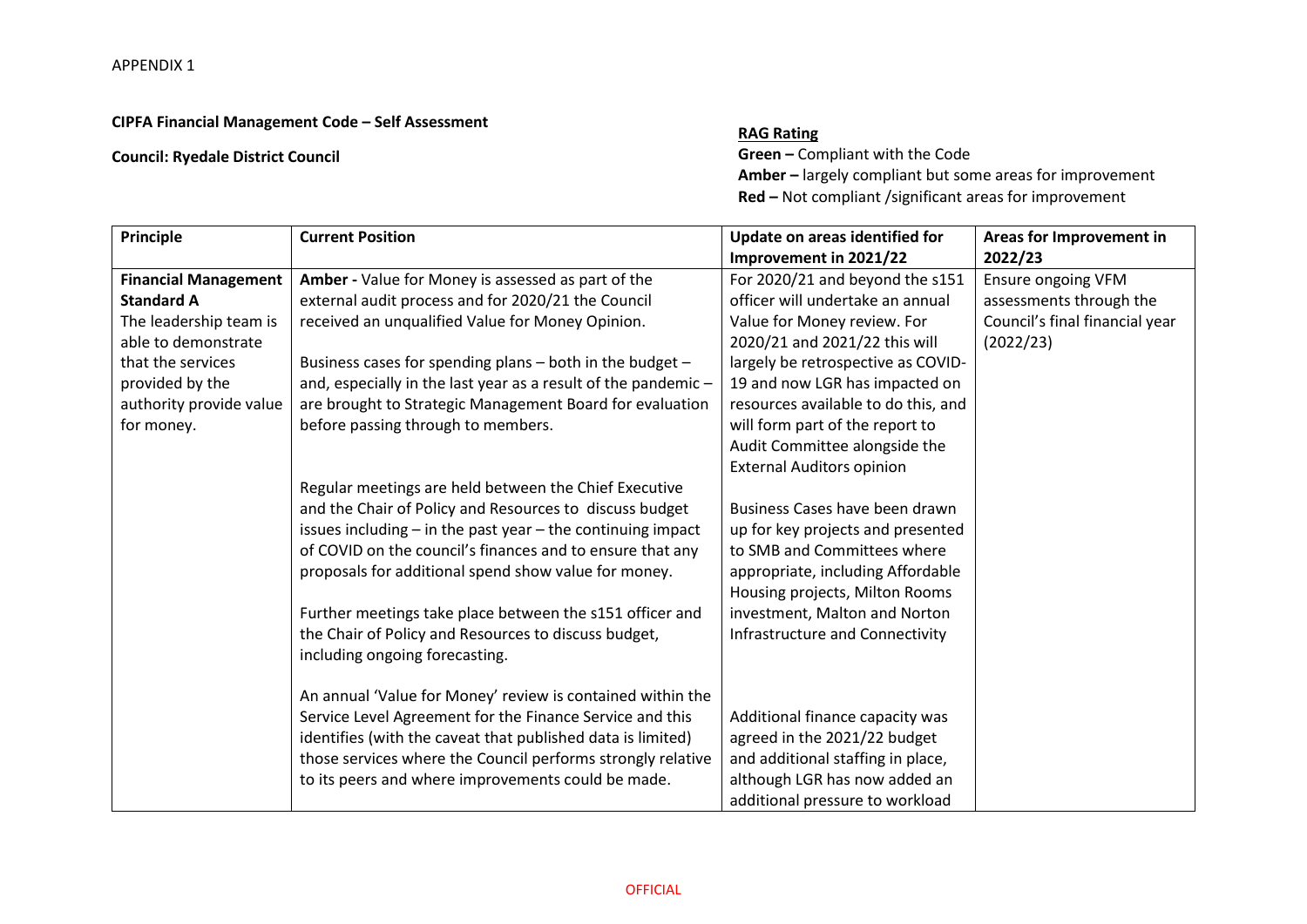| Principle                                                                                                                                                                             | <b>Current Position</b>                                                                                                                                                                                                                                                                                                                                                                                                                                                                                                                                                                                                                                                                                                                                                                          | Update on areas identified for<br>Improvement in 2021/22                                                                                                             | Areas for Improvement in<br>2022/23                                                                                                                         |
|---------------------------------------------------------------------------------------------------------------------------------------------------------------------------------------|--------------------------------------------------------------------------------------------------------------------------------------------------------------------------------------------------------------------------------------------------------------------------------------------------------------------------------------------------------------------------------------------------------------------------------------------------------------------------------------------------------------------------------------------------------------------------------------------------------------------------------------------------------------------------------------------------------------------------------------------------------------------------------------------------|----------------------------------------------------------------------------------------------------------------------------------------------------------------------|-------------------------------------------------------------------------------------------------------------------------------------------------------------|
|                                                                                                                                                                                       |                                                                                                                                                                                                                                                                                                                                                                                                                                                                                                                                                                                                                                                                                                                                                                                                  |                                                                                                                                                                      |                                                                                                                                                             |
| <b>Financial Management</b><br><b>Standard B</b><br>The authority complies<br>with the CIPFA<br>Statement on the Role<br>of the Chief Financial<br>Officer in Local<br>Government.    | Green - The Council complies with CIPFA's Statement on<br>the Role of the CFO - the CFO is part of the Council's<br>Strategic Management Board and reports directly to the<br>Chief Executive.<br>The role is currently a joint role with NYCC and is employed<br>by NYCC as part of the wider 'Better Together'<br>collaboration between the two councils.<br>The CFO is actively involved in preparations for LGR.                                                                                                                                                                                                                                                                                                                                                                             | Notice given by NYCC on the<br>delivery of financial services has<br>been withdrawn and the service<br>will continue to operate until<br>31.03.23                    |                                                                                                                                                             |
| <b>Financial Management</b><br><b>Standard C</b><br>The leadership team<br>demonstrates in its<br>actions and behaviours<br>responsibility for<br>governance and<br>internal control. | Amber - In 2020/21 the Council set up a new Corporate<br>Governance service to ensure that all key governance<br>issues are managed properly and effectively. This<br>encompasses risk management, codes of conduct and<br>standards, democratic services, Freedom of Information,<br>Information Governance and relationships with external<br>bodies. An Annual Governance Statement is reviewed and<br>agreed by Strategic Management Board.<br>Internal Audit play a key part of the Council's assurance<br>framework and meet routinely with the S151 Officer and<br>other members of Strategic Management Board to ensure<br>that Audit resources are appropriately directed towards<br>areas of greatest need (applying a risk-based approach)<br>and that audit actions are followed up. | Quarterly Internal Audit progress<br>reports are discussed at SMB to<br>ensure sufficient focus on<br>implementing agreed actions, but<br>noting the impact of COVID | Apart from urgent<br>technical/legal updates, the<br>focus will now be on a<br>complete refresh of financial<br>procedures as one of the<br>LGR workstreams |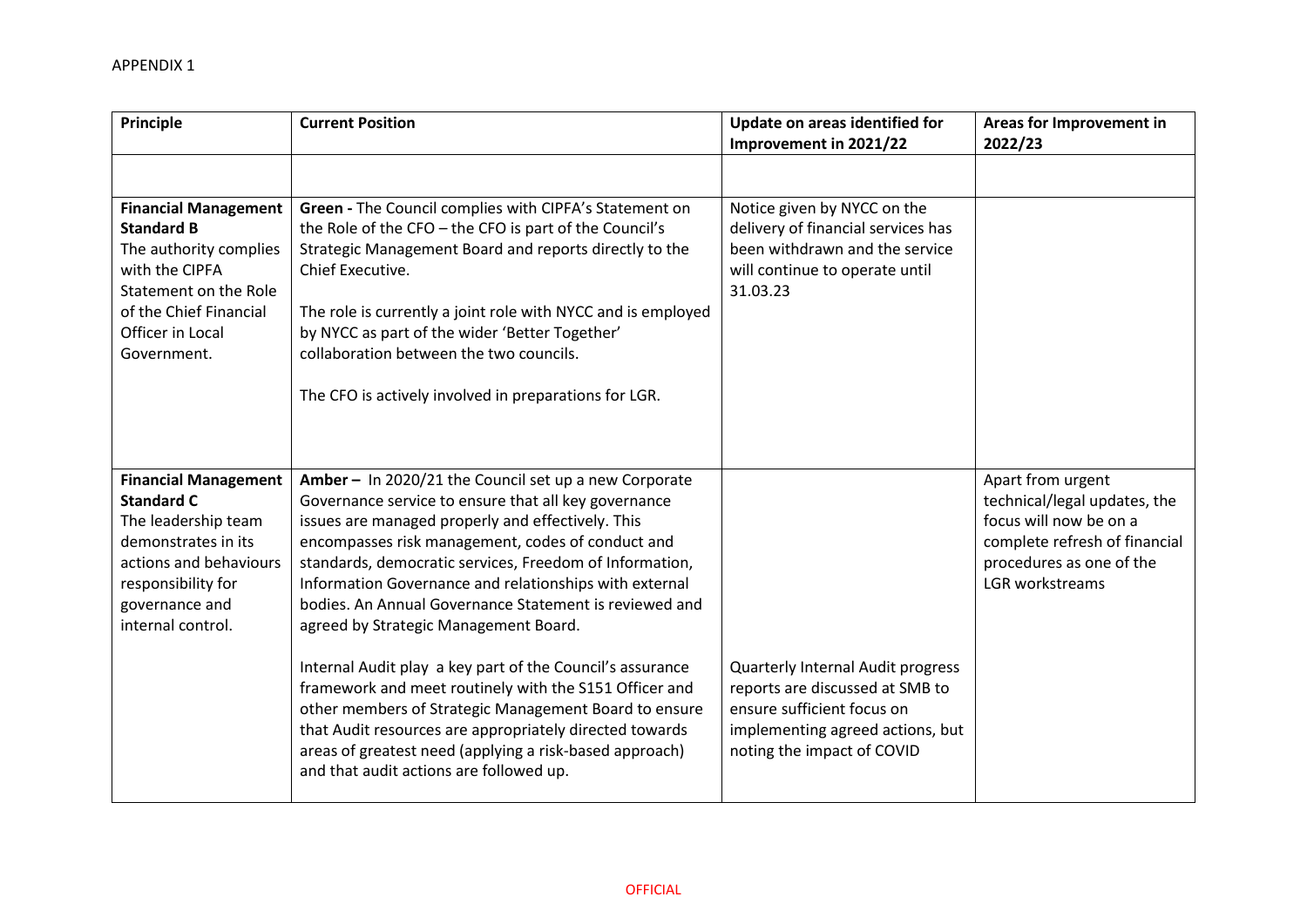| Principle                   | <b>Current Position</b>                                       | Update on areas identified for    | Areas for Improvement in   |
|-----------------------------|---------------------------------------------------------------|-----------------------------------|----------------------------|
|                             |                                                               | Improvement in 2021/22            | 2022/23                    |
|                             | Senior Managers and internal audit have acknowledged the      | Discussions were held with        |                            |
|                             | impact of the pandemic on the audit plan and have agreed      | internal audit to ensure that the |                            |
|                             | a schedule for completing all audit work in the plan          | programme of work for 2021/22     |                            |
|                             | through to the end of the financial year. Resource has been   | took account of the ongoing       |                            |
|                             | allocated to this and Strategic Management Board will         | pandemic effect and to ensure     |                            |
|                             | support delivery of internal audit work as far as they are    | that work is prioritised          |                            |
|                             | able during the remainder of the year but it is recognised    | appropriately. This approach has  |                            |
|                             | that, given the response to the coronavirus and recovery      | continued for setting the 2022/23 |                            |
|                             | efforts, it is likely that the number of audits and timelines | Plan.                             |                            |
|                             | for completion of work will slip further. We have therefore   |                                   |                            |
|                             | agreed that work to be carried out will be targeted towards   |                                   |                            |
|                             | higher priority areas. The internal audit plan for 2022/23    |                                   |                            |
|                             | will also take account of any outstanding priorities or work  |                                   |                            |
|                             | deferred from previous years.                                 |                                   |                            |
| <b>Financial Management</b> | <b>Green - The Council's Annual Governance Statement is</b>   |                                   |                            |
| <b>Standard D</b>           | prepared with consideration to CIPFA's good governance        |                                   |                            |
| The authority applies       | framework and principles.                                     |                                   |                            |
| the CIPFA/SOLACE            |                                                               |                                   |                            |
| <b>Delivering Good</b>      |                                                               |                                   |                            |
| Governance in Local         |                                                               |                                   |                            |
| Government:                 |                                                               |                                   |                            |
| Framework (2016).           |                                                               |                                   |                            |
| <b>Financial Management</b> | Green - The Council Plan and MTFS set the strategic           |                                   |                            |
| <b>Standard E</b>           | framework for the Council and the tone for financial          |                                   |                            |
| The financial               | leadership. The Strategy contains eleven objectives:          | There has been closer working     | Continue to develop        |
| management style of         |                                                               | together between finance and      | managers' capabilities for |
| the authority supports      | Budgets are Prudent and Sustainable in the Long               | budget managers to ensure that    | financial management.      |
| financial sustainability.   | Term. The Council will aim to maintain a balanced             | budgets are as accurate as        |                            |
|                             | budget by ensuring that in-year expenditure is                | possible and that any pressures   |                            |
|                             | matched by income from Council Tax, Business                  | (and savings) are highlighted and |                            |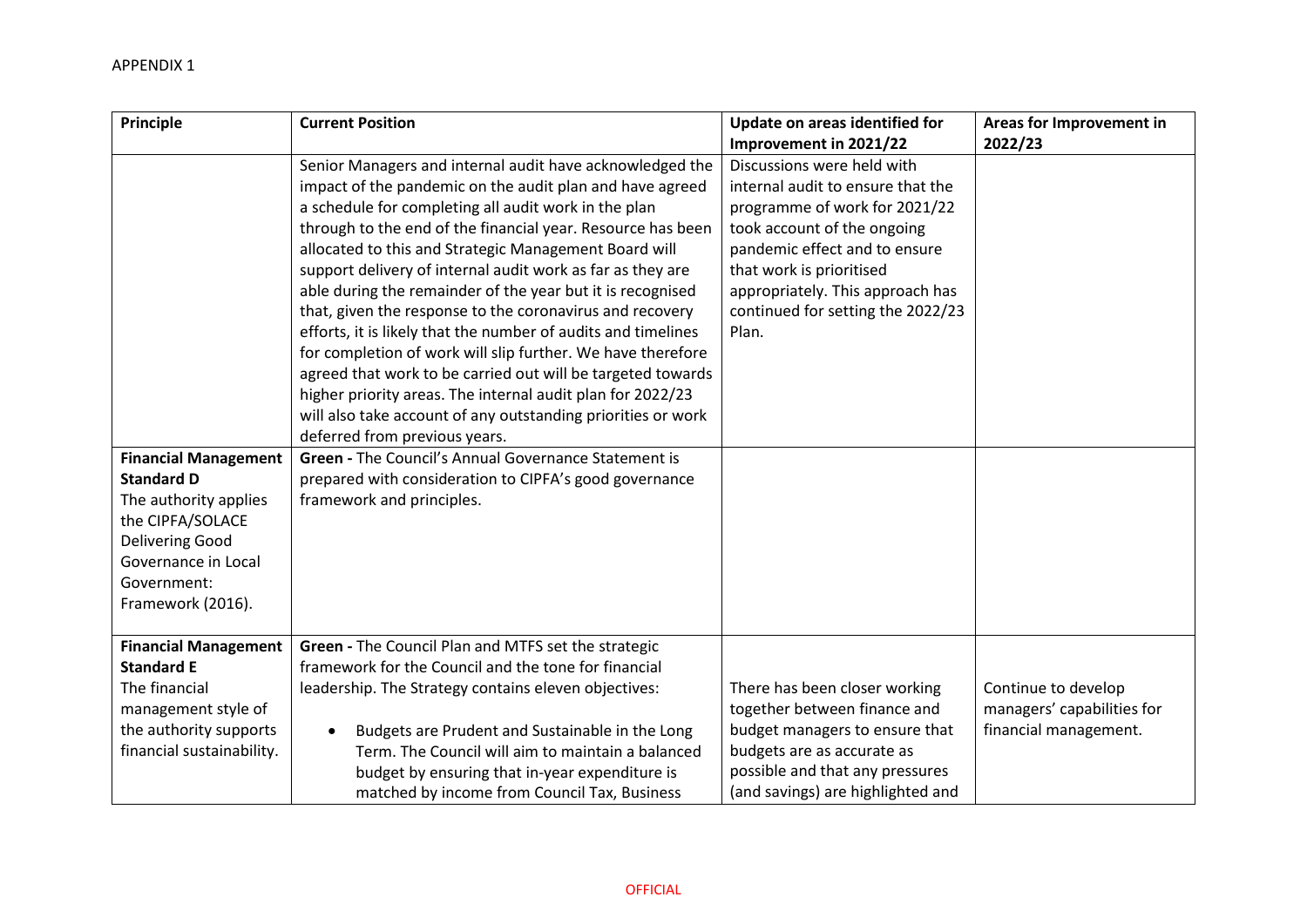| Principle | <b>Current Position</b>                                                                                                                                                                                                                                                                                                                                                                                                                                                                                                                                                                                                                                                                                                                                                                                                                                                                                                                                                                                                                                                                                              | Update on areas identified for<br>Improvement in 2021/22                                    | Areas for Improvement in<br>2022/23 |
|-----------|----------------------------------------------------------------------------------------------------------------------------------------------------------------------------------------------------------------------------------------------------------------------------------------------------------------------------------------------------------------------------------------------------------------------------------------------------------------------------------------------------------------------------------------------------------------------------------------------------------------------------------------------------------------------------------------------------------------------------------------------------------------------------------------------------------------------------------------------------------------------------------------------------------------------------------------------------------------------------------------------------------------------------------------------------------------------------------------------------------------------|---------------------------------------------------------------------------------------------|-------------------------------------|
|           | Rates, fees and charges and grants from<br>government and other bodies. Funding from<br>reserves will be used to cover one-off investments<br>or temporary initiatives subject to a detailed<br>business case being approved by Members.<br>Financial plans recognise corporate Priorities and<br>Objectives.<br>Significant risks are identified, and mitigation<br>factors identified.<br>The Capital Programme is planned over a 4 year<br>period with no further borrowing planned at this<br>stage other than Finance lease arrangements. This<br>will be kept under review to ensure optimum<br>Financing arrangements are put in place as capital<br>plans progress.<br>Constraints on capital and revenue resources,<br>including the uncertainties around future<br>government funding, are recognised and taken into<br>account.<br>Council Tax increases will be kept within the<br>Government's expected upper level of increase,<br>and the broad anticipated increase for future years<br>will be set out within the Financial Plans,<br>recognising that these increases may be subject to<br>change. | presented to members in the<br>quarterly monitoring reports and<br>budget planning process. |                                     |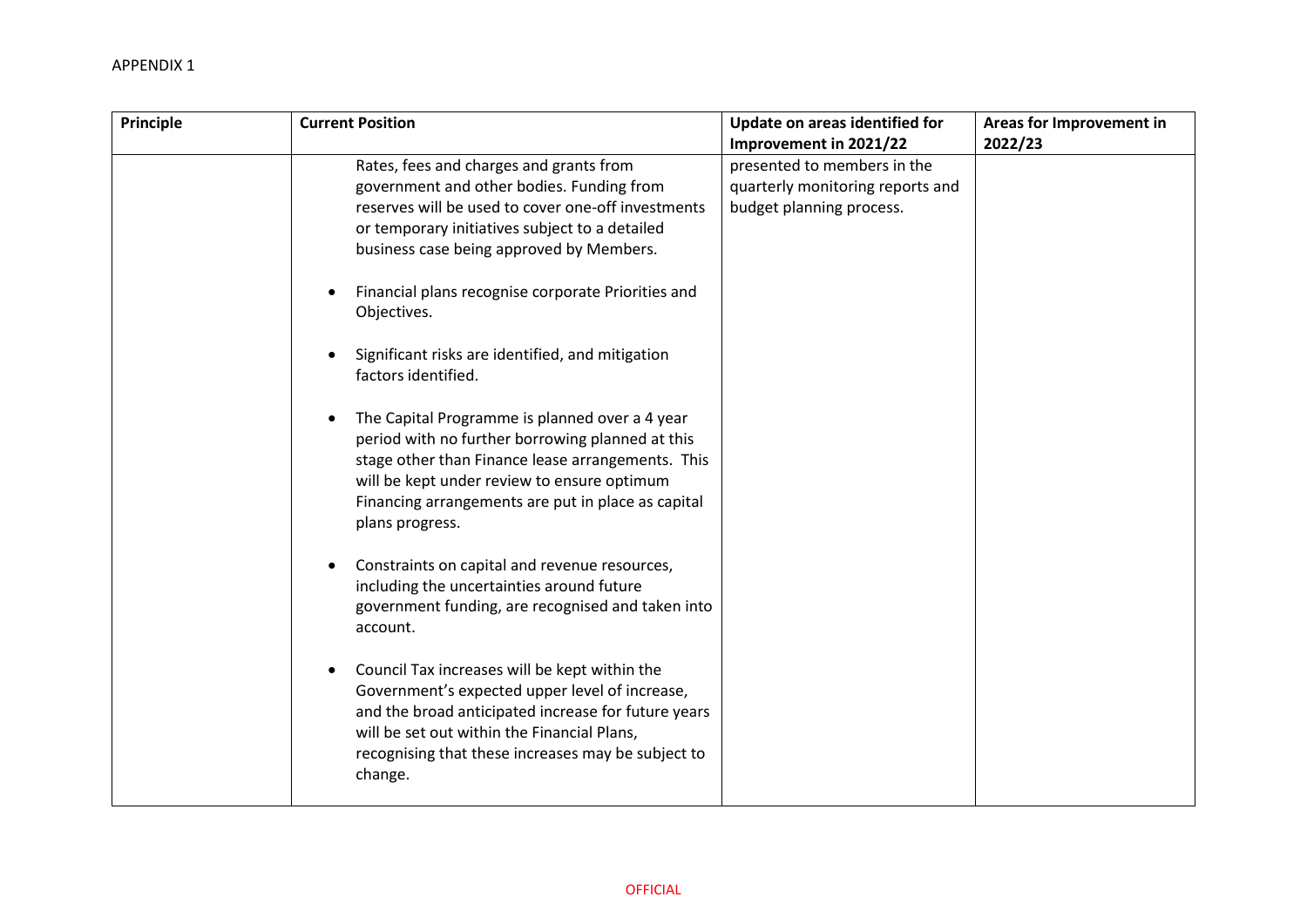| Principle                                                                                                                                                 | <b>Current Position</b>                                                                                                                                                                                                                                                                                                                                                                                                                                                       | Update on areas identified for                                                                                                                                                                                                                                                                 | Areas for Improvement in |
|-----------------------------------------------------------------------------------------------------------------------------------------------------------|-------------------------------------------------------------------------------------------------------------------------------------------------------------------------------------------------------------------------------------------------------------------------------------------------------------------------------------------------------------------------------------------------------------------------------------------------------------------------------|------------------------------------------------------------------------------------------------------------------------------------------------------------------------------------------------------------------------------------------------------------------------------------------------|--------------------------|
|                                                                                                                                                           | Prudent levels of general balances, reserves and<br>contingencies are maintained in the context of an<br>assessment of the risks facing the Council;<br>Value for Money and achievement of improved<br>efficiency and service delivery underpin the<br>Financial Strategy.<br>The Financial Strategy supports the achievement of<br>Excellence in Financial Management and use of<br>resources.<br>The Council will seek to maximise income through<br>a Commercial Strategy. | Improvement in 2021/22                                                                                                                                                                                                                                                                         | 2022/23                  |
|                                                                                                                                                           | Budget Management in the council is carried out through a<br>principle of delegation and management accountability.<br>Finance officers advise but budget managers have<br>operational responsibility for spending against agreed<br>resources.                                                                                                                                                                                                                               |                                                                                                                                                                                                                                                                                                |                          |
| <b>Financial Management</b><br><b>Standard F</b><br>The authority has<br>carried out a credible<br>and transparent<br>financial resilience<br>assessment. | Green - Financial resilience underpins the objectives of the<br>Council's Medium Term Financial Strategy.<br>An annual budget risk assessment is undertaken which<br>underpins the budget.<br>The Council scores well on the CIPFA Resilience index<br>especially due to high levels of reserves. In terms of<br>reliance on Council Tax it is around average but has a lower<br>ratio of fees and charges to service expenditure                                             | A new commercial strategy was<br>launched in 2020, but full<br>implementation has been delayed<br>due to the impact of the<br>pandemic. This will now be<br>picked up as part of the transition<br>work for LGR (The Ryedale CFO is<br>sponsor for the workstream on<br>commercial activities) |                          |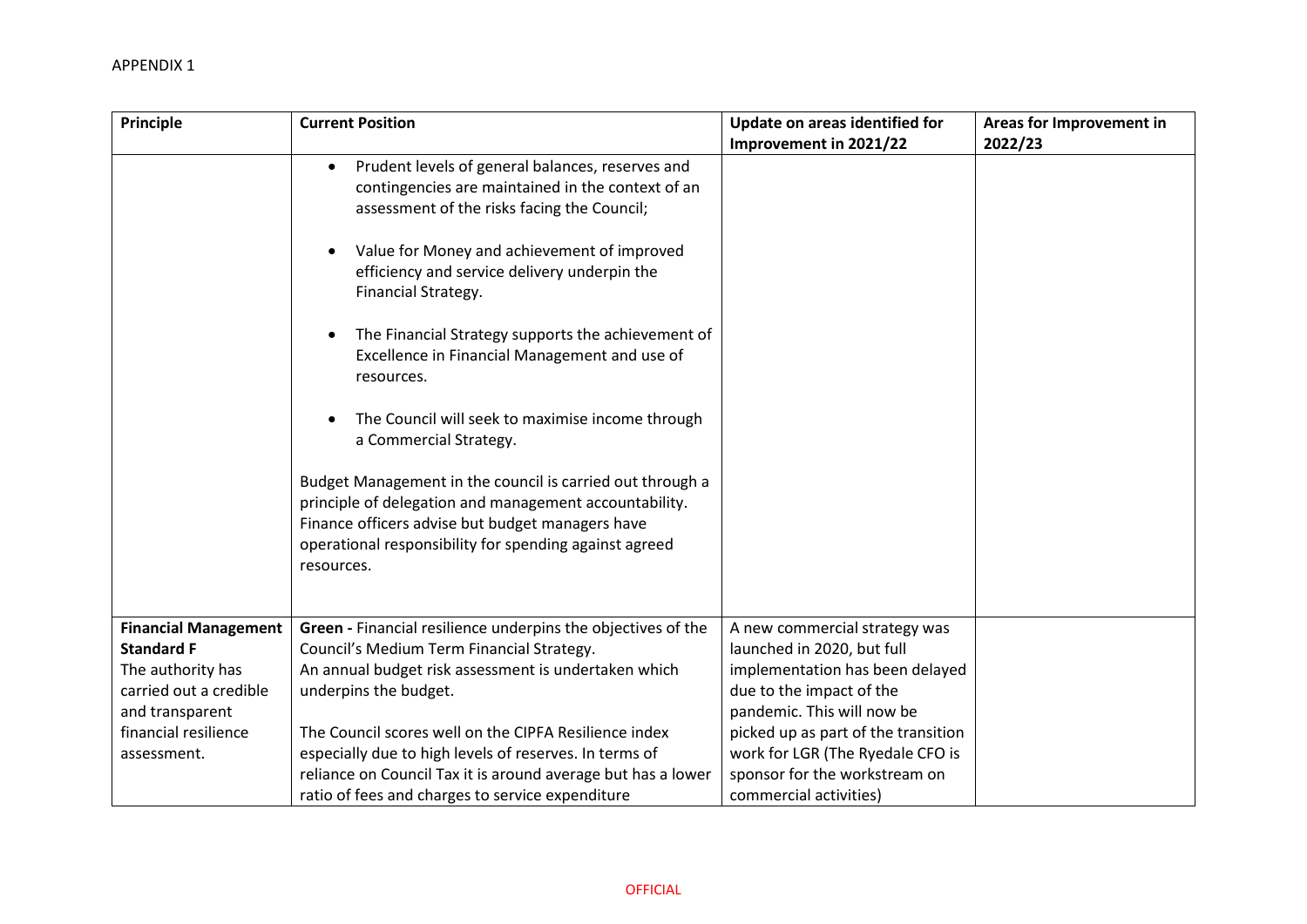| Principle                   | <b>Current Position</b>                                     | Update on areas identified for<br>Improvement in 2021/22 | Areas for Improvement in<br>2022/23 |
|-----------------------------|-------------------------------------------------------------|----------------------------------------------------------|-------------------------------------|
|                             |                                                             |                                                          |                                     |
| <b>Financial Management</b> | Green - The MTFS is developed in consultation with          |                                                          | During 2022/23, the long-           |
| <b>Standard G</b>           | Strategic Management Board and elected members. It is       |                                                          | term financial position will        |
| The authority               | approved by the Policy and Resources Committee before       |                                                          | be updated to members of            |
| understands its             | being recommended to full Council.                          |                                                          | RDC and also feed into              |
| prospects for financial     |                                                             |                                                          | planning for the new Council        |
| sustainability in the       | The later years of the MTFS take into account scenario      |                                                          |                                     |
| longer term and has         | planning and the overall Strategy includes projections over |                                                          |                                     |
| reported this clearly to    | a four-year period. The reports and briefing to members     |                                                          |                                     |
| members.                    | are clear about the long-term risks and sustainability.     |                                                          |                                     |
|                             | The council retains appropriate reserve balances to         |                                                          |                                     |
|                             | manage risks over the medium term and the Strategy          |                                                          |                                     |
|                             | includes the specific policy on use of reserves.            |                                                          |                                     |
|                             | The capital plan covers the same time period. This has      |                                                          |                                     |
|                             | been updated in recent years and spending is now linked     |                                                          |                                     |
|                             | to some key strategic objectives, such as affordable        |                                                          |                                     |
|                             | housing or supporting business                              |                                                          |                                     |
| <b>Financial Management</b> | Green $-$                                                   |                                                          |                                     |
| <b>Standard H</b>           |                                                             |                                                          |                                     |
| The authority complies      | Management of the Council's debt is governed by the         |                                                          |                                     |
| with the CIPFA              | Treasury Management Strategy and Prudential Indicators      |                                                          |                                     |
| <b>Prudential Code for</b>  | which aim to ensure the Council's capital expenditure plans |                                                          |                                     |
| Capital Finance in Local    | are prudent, affordable and sustainable, with decisions on  |                                                          |                                     |
| Authorities.                | borrowing taken in light of spending plans and available    |                                                          |                                     |
|                             | funding, cash flow needs and interest rates (current and    |                                                          |                                     |
|                             | future forecasts). Regular monitoring reports are           |                                                          |                                     |
|                             | presented to members.                                       |                                                          |                                     |
|                             |                                                             |                                                          |                                     |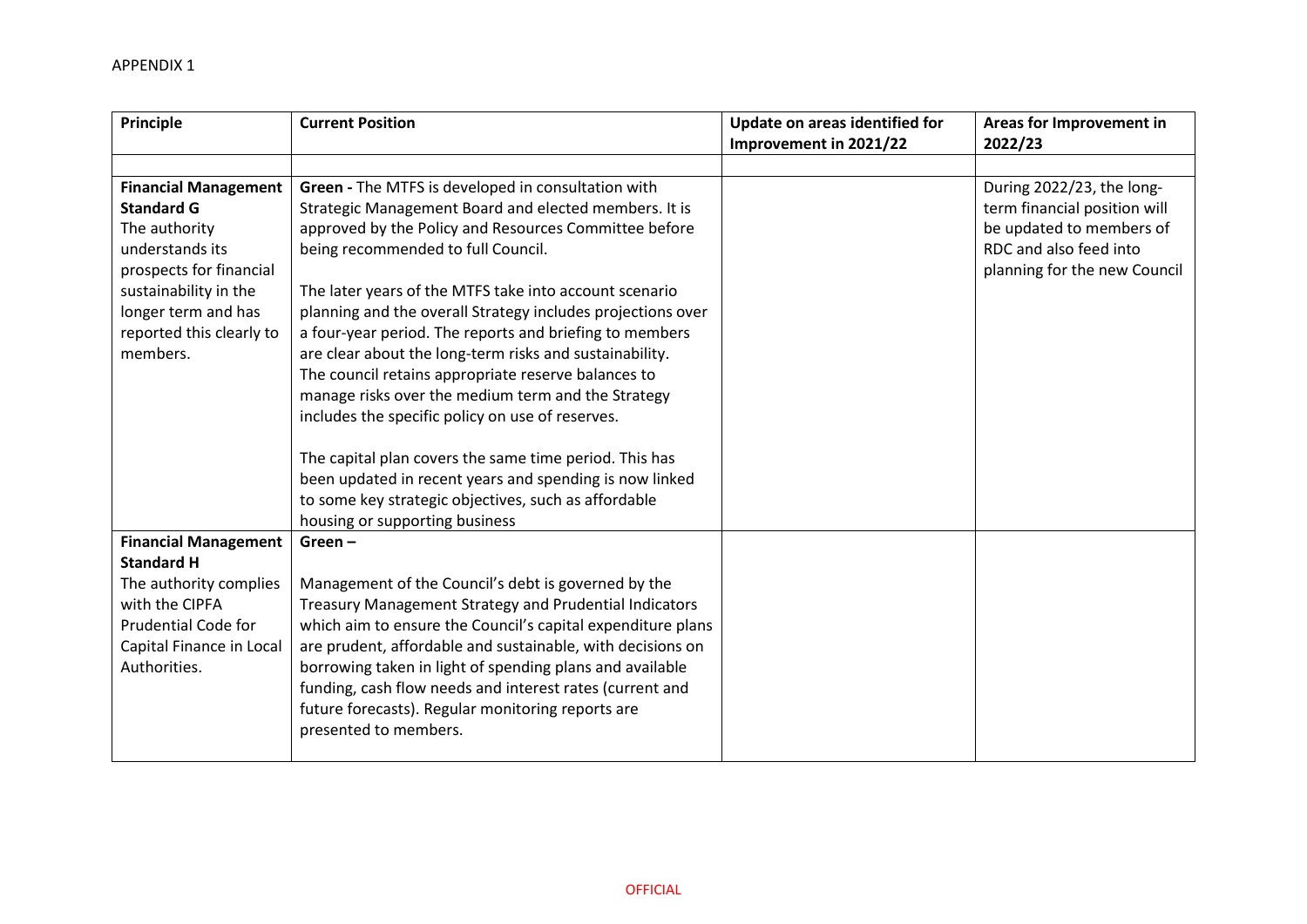| Principle                                                                                                                                                                       | <b>Current Position</b>                                                                                                                                                                                                                                                                                                                                                                                                                                                              | Update on areas identified for<br>Improvement in 2021/22 | Areas for Improvement in<br>2022/23 |
|---------------------------------------------------------------------------------------------------------------------------------------------------------------------------------|--------------------------------------------------------------------------------------------------------------------------------------------------------------------------------------------------------------------------------------------------------------------------------------------------------------------------------------------------------------------------------------------------------------------------------------------------------------------------------------|----------------------------------------------------------|-------------------------------------|
|                                                                                                                                                                                 | The Council's Treasury Management Strategy and<br>prudential indicators comply with the requirements of the<br>Prudential Code.<br>The CIPFA Code requires the Chief Finance Officer to<br>ensure that members with responsibility for treasury<br>management, particularly those with responsibility for<br>scrutiny, receive adequate training in treasury<br>management. Training has been provided to members by<br>Link Asset Services and further training will be arranged as |                                                          |                                     |
|                                                                                                                                                                                 | required.                                                                                                                                                                                                                                                                                                                                                                                                                                                                            |                                                          |                                     |
| <b>Financial Management</b><br><b>Standard I</b><br>The authority has a<br>rolling multi-year<br>medium-term financial<br>plan consistent with<br>sustainable service<br>plans. | Green - The Council has a 4-year indicative budget which<br>underpins annual service planning. This is updated annually<br>with the process of revision beginning in summer and<br>feeding through member meetings in the autumn.<br>Latest information on funding, costs and risks are<br>highlighted on every available occasion.                                                                                                                                                  |                                                          |                                     |
| <b>Financial Management</b><br><b>Standard J</b><br>The authority complies<br>with its statutory<br>obligations in respect<br>of the budget setting<br>process.                 | Green - The Council sets a balanced budget and complies<br>with the requirements in relation to the S151 Officer<br>statement (s25) on the robustness of the budget and<br>adequacy of reserves.<br>(See annual budget report to full Council - February each<br>year)                                                                                                                                                                                                               |                                                          |                                     |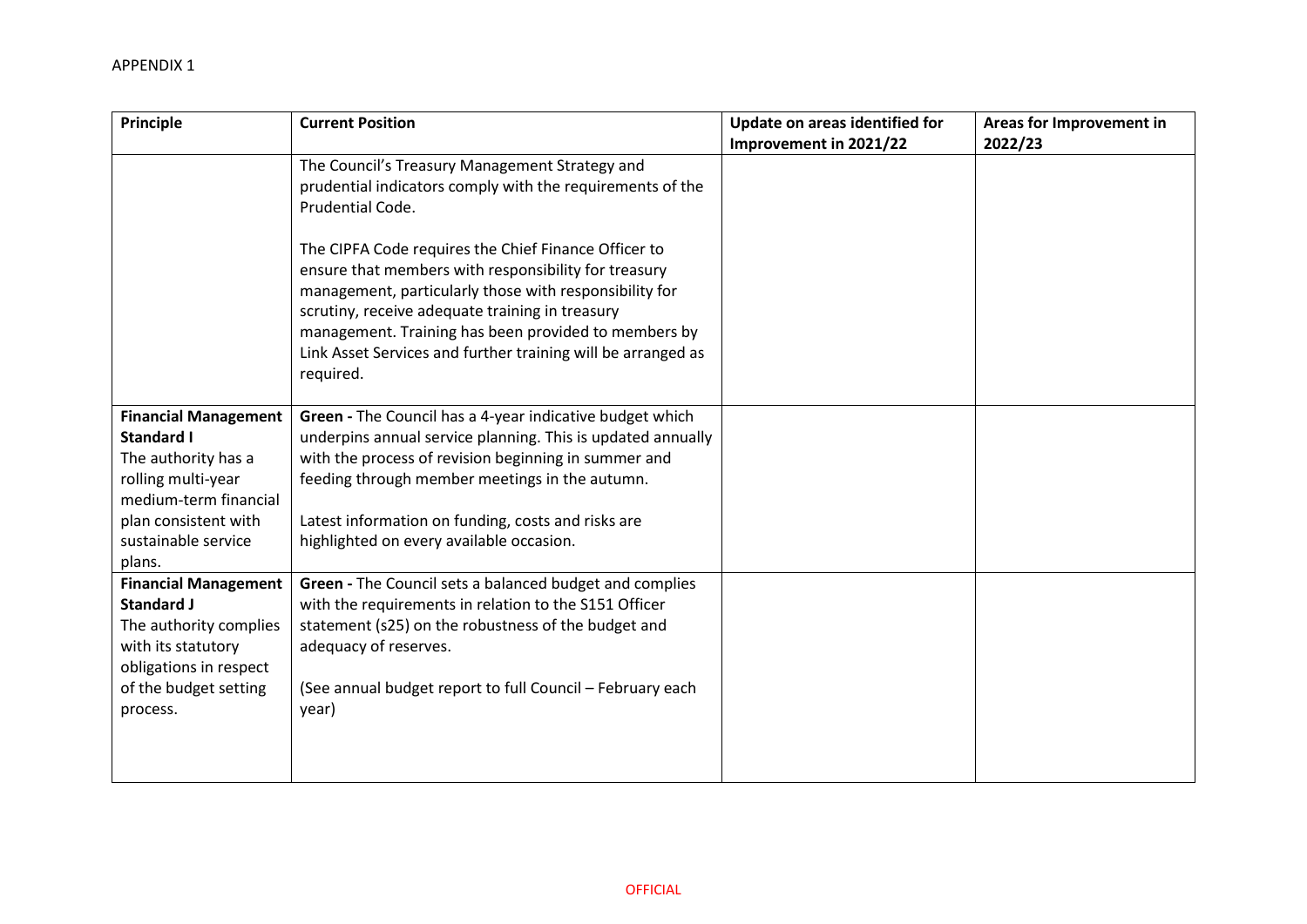## APPENDIX 1

| Principle                   | <b>Current Position</b>                                     | Update on areas identified for  | Areas for Improvement in |
|-----------------------------|-------------------------------------------------------------|---------------------------------|--------------------------|
|                             |                                                             | Improvement in 2021/22          | 2022/23                  |
| <b>Financial Management</b> |                                                             |                                 |                          |
| <b>Standard K</b>           | Green - As above through the s25 opinion                    |                                 |                          |
| The budget report           |                                                             |                                 |                          |
| includes a statement        |                                                             |                                 |                          |
| by the chief finance        |                                                             |                                 |                          |
| officer on the              |                                                             |                                 |                          |
| robustness of the           |                                                             |                                 |                          |
| estimates and a             |                                                             |                                 |                          |
| statement on the            |                                                             |                                 |                          |
| adequacy of the             |                                                             |                                 |                          |
| proposed financial          |                                                             |                                 |                          |
| reserves.                   |                                                             |                                 |                          |
| <b>Financial Management</b> | Green - The MTFS and budget is developed in consultation    | The draft budget consultation   |                          |
| <b>Standard L</b>           | with Members and Senior Management Board, building on       | document was approved by        |                          |
| The authority has           | discussions held with budget managers to identify           | Policy and Resources (delegated |                          |
| engaged where               | pressures and savings. A public consultation takes place    | to it by Full Council) and      |                          |
| appropriate with key        | and its results are reported to members.                    | comments on specific services   |                          |
| stakeholders in             |                                                             | will be examined by SMB to      |                          |
| developing its long-        | Member briefings are held during the autumn to highlight    | ascertain any further action    |                          |
| term financial strategy,    | the key budget issues and encourage further discussion      | required                        |                          |
| medium-term financial       | between groups and the s151 officer. More detailed          |                                 |                          |
| plan and annual             | discussions are held with the leader throughout the budget  |                                 |                          |
| budget.                     | process.                                                    |                                 |                          |
| <b>Financial Management</b> | Green - Investment decisions are subject to financial       |                                 |                          |
| <b>Standard M</b>           | appraisal using appropriate financial modelling for example |                                 |                          |
| The authority uses an       | discounted cash flow using whole life costs and income.     |                                 |                          |
| appropriate                 |                                                             |                                 |                          |
| documented option           |                                                             |                                 |                          |
| appraisal methodology       |                                                             |                                 |                          |
| to demonstrate the          |                                                             |                                 |                          |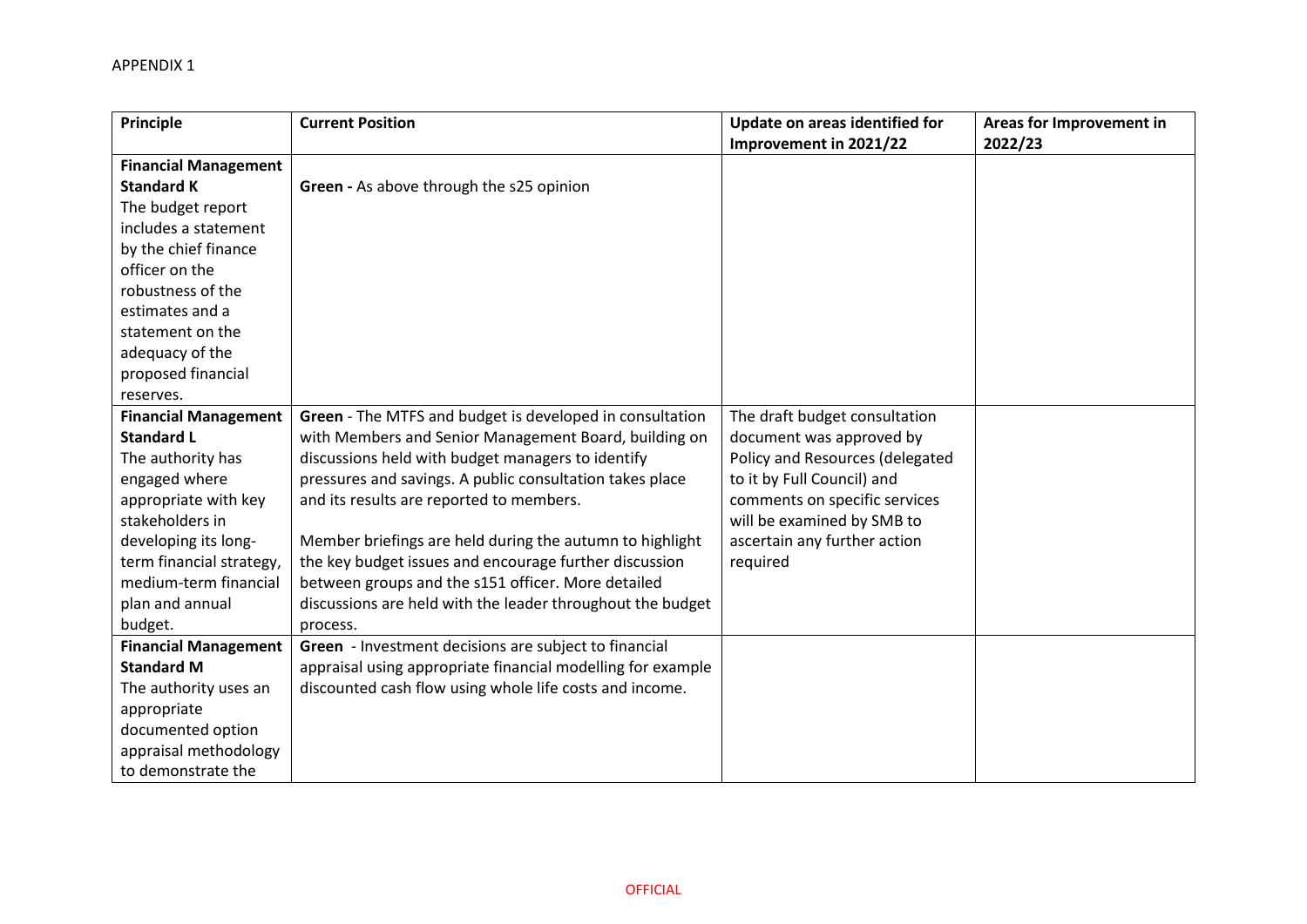| Principle                                                                                                                                                                                         | <b>Current Position</b>                                                                                                                                                                                                                                                                                                                                                                                                                                                                                                                                | Update on areas identified for<br>Improvement in 2021/22                                            | Areas for Improvement in<br>2022/23                                                                                                                                                                                                                                                                      |
|---------------------------------------------------------------------------------------------------------------------------------------------------------------------------------------------------|--------------------------------------------------------------------------------------------------------------------------------------------------------------------------------------------------------------------------------------------------------------------------------------------------------------------------------------------------------------------------------------------------------------------------------------------------------------------------------------------------------------------------------------------------------|-----------------------------------------------------------------------------------------------------|----------------------------------------------------------------------------------------------------------------------------------------------------------------------------------------------------------------------------------------------------------------------------------------------------------|
| value for money of its<br>decisions.<br><b>Financial Management</b><br><b>Standard N</b>                                                                                                          | Green - Quarterly in-year financial monitoring reports are<br>produced as part of the council's reporting cycle. This                                                                                                                                                                                                                                                                                                                                                                                                                                  |                                                                                                     |                                                                                                                                                                                                                                                                                                          |
| The leadership team<br>takes action using<br>reports enabling it to<br>identify and correct<br>emerging risks to its<br>budget strategy and<br>financial sustainability.                          | includes setting out the impact on reserves<br>Ad-hoc reports are also brought when significant issues are<br>identified.                                                                                                                                                                                                                                                                                                                                                                                                                              |                                                                                                     |                                                                                                                                                                                                                                                                                                          |
| <b>Financial Management</b><br><b>Standard O</b><br>The leadership team<br>monitors the elements<br>of<br>the balance sheet that<br>pose a significant risk<br>to its financial<br>sustainability | Amber - Use of reserves is explicitly reported in quarterly<br>performance reports. Quarterly treasury reports update on<br>investments and debt.<br>Regular reviews of Reserves by the s151 officer are<br>undertaken mid-year in order to justify amounts and<br>reasons for the Reserves. This is then incorporated into the<br>longer term forecasting of reserve balances is included as<br>part of the MTFS report. However as it is expected that<br>reserves will be used more in the forthcoming years and<br>therefore this will be enhanced | Balance sheet items are reported<br>to Strategic Management Board<br>as part of Q reporting regime. | During 2022/23, the long-<br>term financial position and<br>impact on reserves will be<br>updated to members of RDC<br>and also feed into planning<br>for the new Council.<br>As part of the LGR<br>preparation, there will be<br>financial reviews of all eight<br>councils including balance<br>sheets |
| <b>Financial Management</b><br><b>Standard P</b><br>The chief financial<br>officer<br>has personal and<br>statutory responsibility<br>for ensuring that the                                       | Green - The Statement of Accounts is prepared in<br>accordance with The Code of Practice on Local Authority<br>Accounting in the United Kingdom. This is stated in the<br>accounts that have been signed off by the s151 Officer<br>ahead of submission to the Audit Committee.                                                                                                                                                                                                                                                                        |                                                                                                     |                                                                                                                                                                                                                                                                                                          |